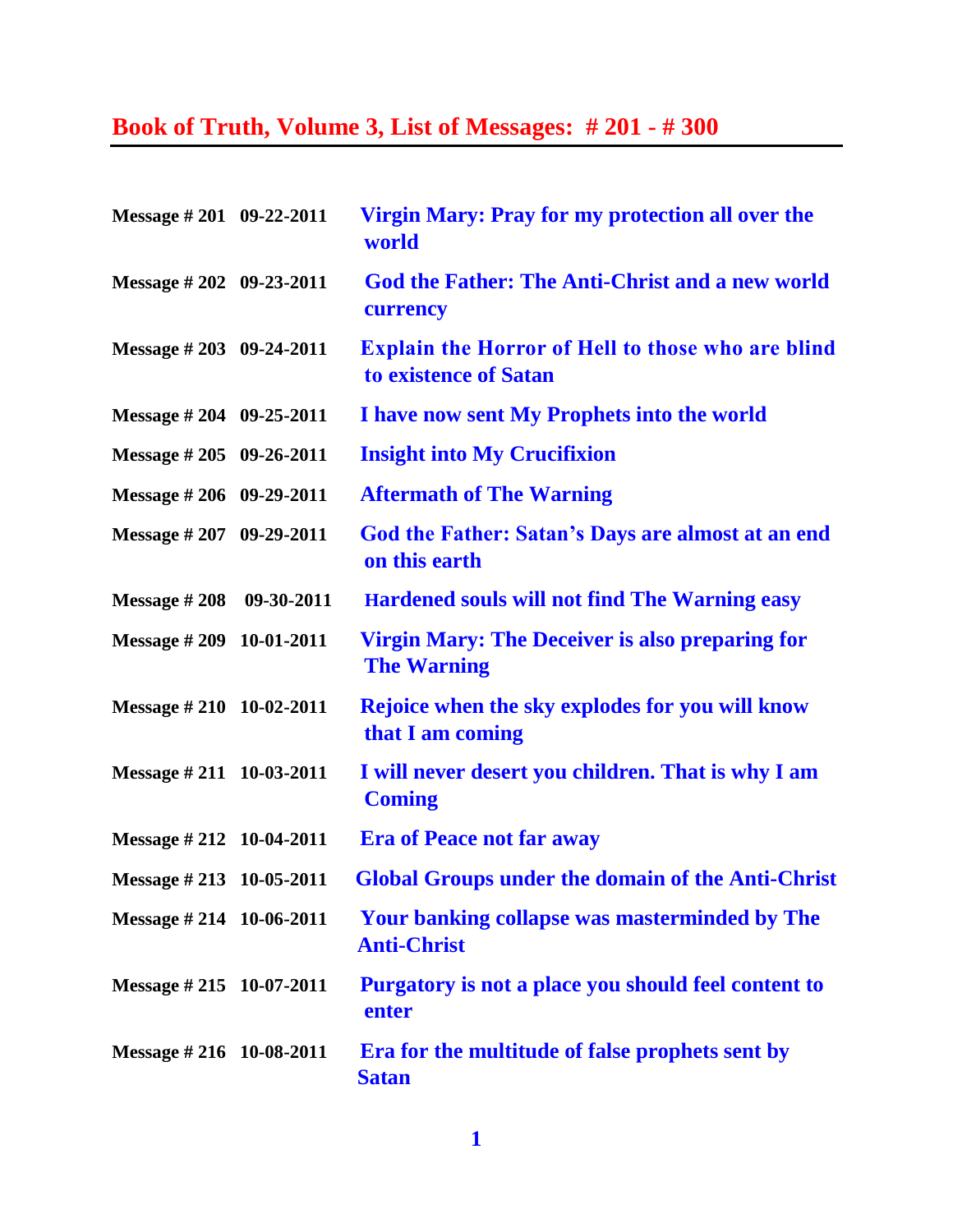| Message # 217 10-08-2011          | Virgin Mary – The Sin of Indifference to my Son is<br>rampant                              |
|-----------------------------------|--------------------------------------------------------------------------------------------|
| Message $\# 218$ 10-09-2011       | God the Father – Heed now my final calling on<br>mankind                                   |
| Message $\# 219$ 10-11-2011       | <b>Message for America: embrace your brothers and</b><br>sisters of all denominations      |
| Message # 220 10-12-2011          | <b>Virgin Mary: You will come under huge scrutiny</b><br>and attack                        |
| Message $\# 221 \quad 10-13-2011$ | <b>Never defend Me as it is unnecessary</b>                                                |
| Message # 222 10-15-2011          | I cannot force people to convert or turn back                                              |
| Message #223 10-16-2011           | Your time on earth is at a crucial point                                                   |
| Message # 224 10-17-2011          | My return to save you will be felt in every corner of<br>the world                         |
| Message # 225 10-19-2011          | <b>God the Father: Prepare the world for the arrival</b><br>of My Beloved Son Jesus Christ |
| Message #226 10-20-2011           | <b>Death of My son Muammar Gaddafi</b>                                                     |
| Message # 227 10-21-2011          | The Warning is a form of global confession                                                 |
| Message #228 10-23-2011           | I wish to form an army of prayer groups                                                    |
| Message # 229 10-24-2011          | My arrival will be sooner than you expect                                                  |
| Message #230 10-25-2011           | <b>God the Father: You must reject darkness and</b><br>embrace the light                   |
| Message $\# 231 \quad 10-26-2011$ | <b>False Prophets trying to detract from my Holy</b><br><b>Word</b>                        |
| Message $\# 232 \quad 10-26-2011$ | <b>Await now our glorious reunion</b>                                                      |
| Message #233 10-27-2011           | You My children are blessed if you suffer in My<br>name                                    |
| Message $\# 234$ 10-28-2011       | <b>Greatest attack on My Church since My Death on</b><br>the Cross                         |
| Message $\# 235 \quad 10-29-2011$ | <b>Virgin Mary: Open your hearts to the Truth</b>                                          |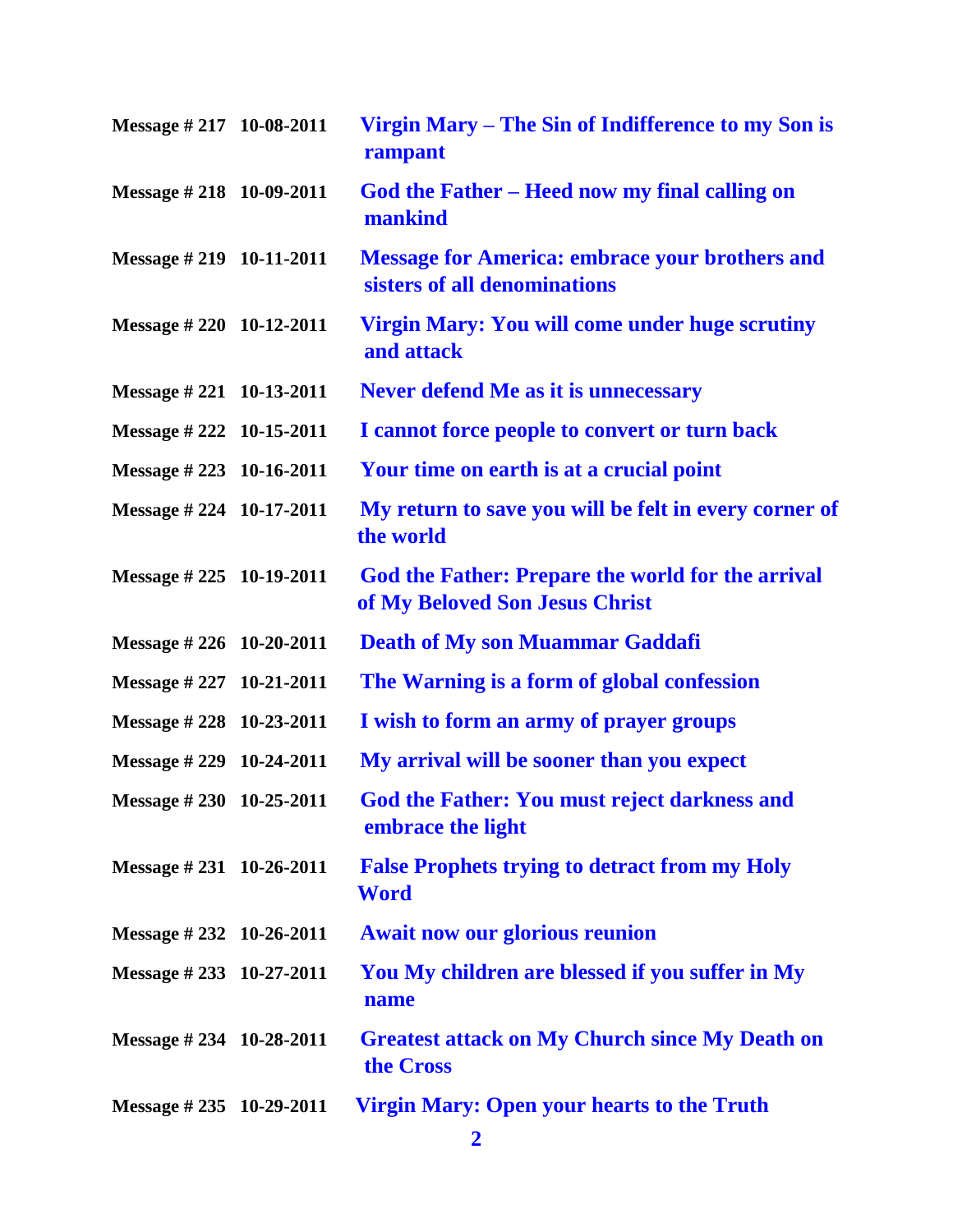| Message $\# 236$ 10-31-2011 | Disbelief of those who profess to know Me which<br>wounds Me the most      |
|-----------------------------|----------------------------------------------------------------------------|
| Message #237 11-02-2011     | Virgin Mary: Time for My Son to deliver his gift of<br><b>Divine Mercy</b> |
| Message $\# 238$ 11-02-2011 | <b>Weather will begin to show strange signs</b>                            |
| Message # 239 11-03-2011    | My Messengers are now with you to prepare your<br>souls                    |
| Message $\# 240$ 11-04-2011 | <b>Global Group who destroyed your banking system</b><br>will fall apart   |
| Message # 241 11-05-2011    | <b>God The Father - Last Call to Atheists</b>                              |
| Message # 242 11-06-2011    | <b>Demonic Possession and the sin of Hatred</b>                            |
| Message #243 11-07-2011     | You will be hated in many quarters and feared in<br>others                 |
| Message # 244 11-09-2011    | Many will suffer the pain of Purgatory as a<br>penance                     |
| Message # 245 11-10-2011    | <b>Two thieves on the Cross</b>                                            |
| Message # 246 11-11-2011    | Signs will appear in the sky first – the sun will spin                     |
| Message # 247 11-12-2011    | Your moment of glory before My eyes – your<br>moment of salvation          |
| Message # 248 11-13-2011    | Pray, relax and rejoice for this time is short now                         |
| Message # 249 11-14-2011    | My word is not rejected out of fear but because of<br>sin of pride         |
| Message # 250 11-15-2011    | God the Father asks His children to unite in Prayer                        |
| Message # 251 11-16-2011    | <b>Preparations are now complete</b>                                       |
| Message # 252 11-16-2011    | <b>Virgin Mary: Pray for Pope Benedict</b>                                 |
| Message # 253 11-24-2011    | The world will be changed forever                                          |
| Message #254 11-27-2011     | I do not reveal dates                                                      |
| Message $\# 255$ 11-28-2011 | Walk by My side and you will be spit on                                    |
|                             |                                                                            |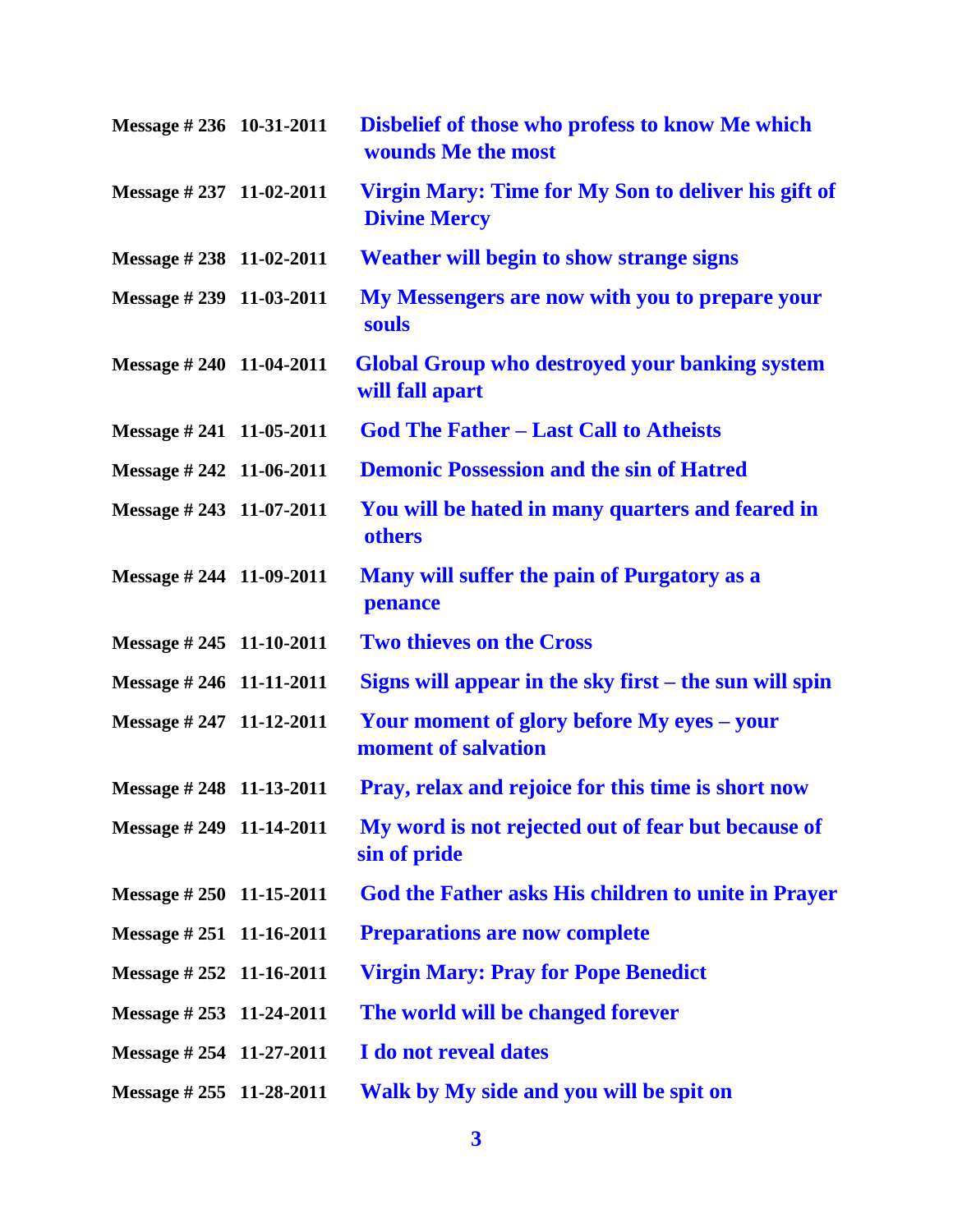| Message #256 11-29-2011  | Virgin Mary : My gift to defeat and destroy the<br>serpent                   |
|--------------------------|------------------------------------------------------------------------------|
| Message # 257 11-30-2011 | I will save you from the horrors of your world                               |
| Message #258 12-01-2011  | <b>A Terrible War being orchestrated</b>                                     |
| Message #259 12-01-2011  | <b>Virgin Mary: Chastisement to take place</b>                               |
| Message # 260 12-02-2011 | My mercy covers all races, colors, religions                                 |
| Message # 261 12-03-2011 | <b>Prophets to prepare for My Second Coming</b>                              |
| Message # 262 12-05-2011 | <b>Time for My Second Coming is almost here</b>                              |
| Message # 263 12-07-2011 | <b>Call on non-believers to turn</b>                                         |
| Message # 264 12-08-2011 | <b>Virgin Mary: I experienced the same suffering</b>                         |
| Message # 265 12-09-2011 | <b>Attempts to introduce world currency in Europe</b>                        |
| Message # 266 12-11-2011 | <b>God the Father: Promise of Immunity for those</b><br>who reject Jesus     |
| Message # 267 12-11-2011 | <b>Transition into New Paradise will be swift &amp;</b><br>without suffering |
| Message # 268 12-12-2011 | <b>Spiritual Jealousy is a terrible thing</b>                                |
| Message # 269 12-13-2011 | I can't bear to think of those souls dragged by<br><b>Satan into Hell</b>    |
| Message # 270 12-14-2011 | <b>Second Coming to happen soon after The Warning</b>                        |
| Message # 271 12-15-2011 | My children have been stripped bare in this year of<br>purification          |
| Message # 272 12-16-2011 | <b>Virgin Mary: End times Prophet guided by the</b><br><b>Heavens</b>        |
| Message # 273 12-17-2011 | Virgin Mary: Hope must never be shunned in favor<br>of fear                  |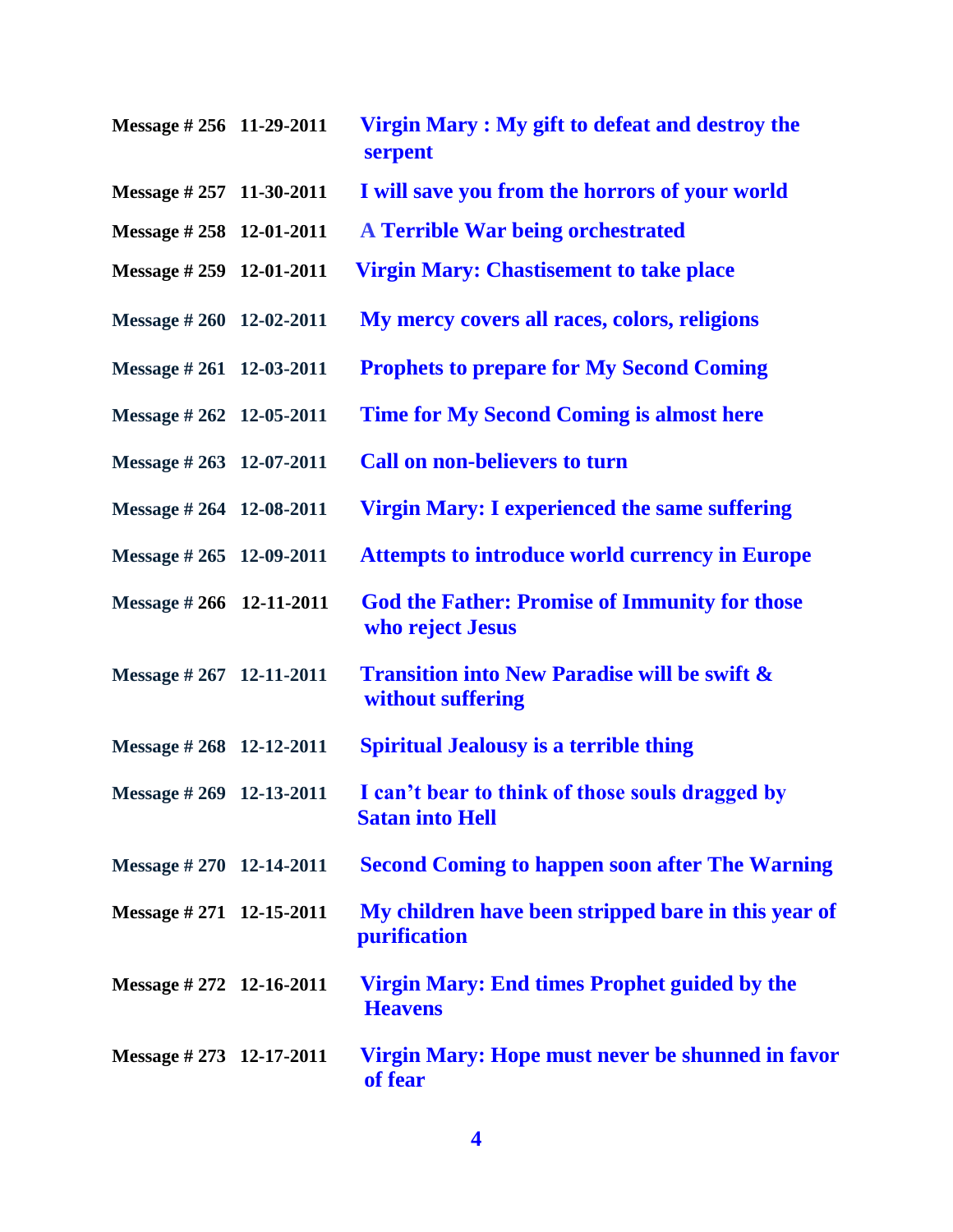| Message # 274 12-18-2011    | Pray as you have never prayed before                                                   |
|-----------------------------|----------------------------------------------------------------------------------------|
| Message # 275 12-20-2011    | <b>Sinners who turn to Me find instant favor</b>                                       |
| Message # 276 12-21-2011    | Even the sin of murder can be forgiven                                                 |
| Message # 277 12-22-2011    | <b>Virgin Mary: Plan to redeem mankind for Second</b><br><b>Coming is complete</b>     |
| Message # 278 12-24-2011    | God the Father: My Son is being sent to claim his<br><b>rightful Throne</b>            |
| Message # 279 12-24-2011    | <b>Honor the importance of the Family</b>                                              |
| Message #280 12-25-2011     | <b>Christmas Day Message</b>                                                           |
| Message #281 12-26-2011     | I was accused of Heresy and blasphemy when I<br>walked the earth                       |
| Message # 282 12-27-2011    | <b>Virgin Mary: Birth Pangs have commenced</b>                                         |
| Message #283 12-28-2011     | God the Father: Accept this last chance or face a<br>terrible chastisement             |
| Message # 284 12-29-2011    | <b>Virgin Mary: My Rosary can save nations</b>                                         |
| Message # 285 12-29-2011    | Every kind of Mercy will be shown to those who<br>don't love My Father                 |
| Message # 286 12-31-2011    | <b>Without My Act of Mercy, nations would destroy</b><br>each other                    |
| Message $\# 287$ 01-01-2012 | There is only one Truth. One Light. Anything else<br>is a lie                          |
| Message #288 01-01-2012     | Virgin Mary: Temporary peace in the world if<br>dark souls convert                     |
| Message $\# 289$ 01-01-2012 | <b>Virgin Mary reveals new title 'Mother of Salvation'</b>                             |
| Message # 290 01-02-2012    | <b>Virgin Mary: Time for the triumph of my</b><br><b>Immaculate Heart not far away</b> |